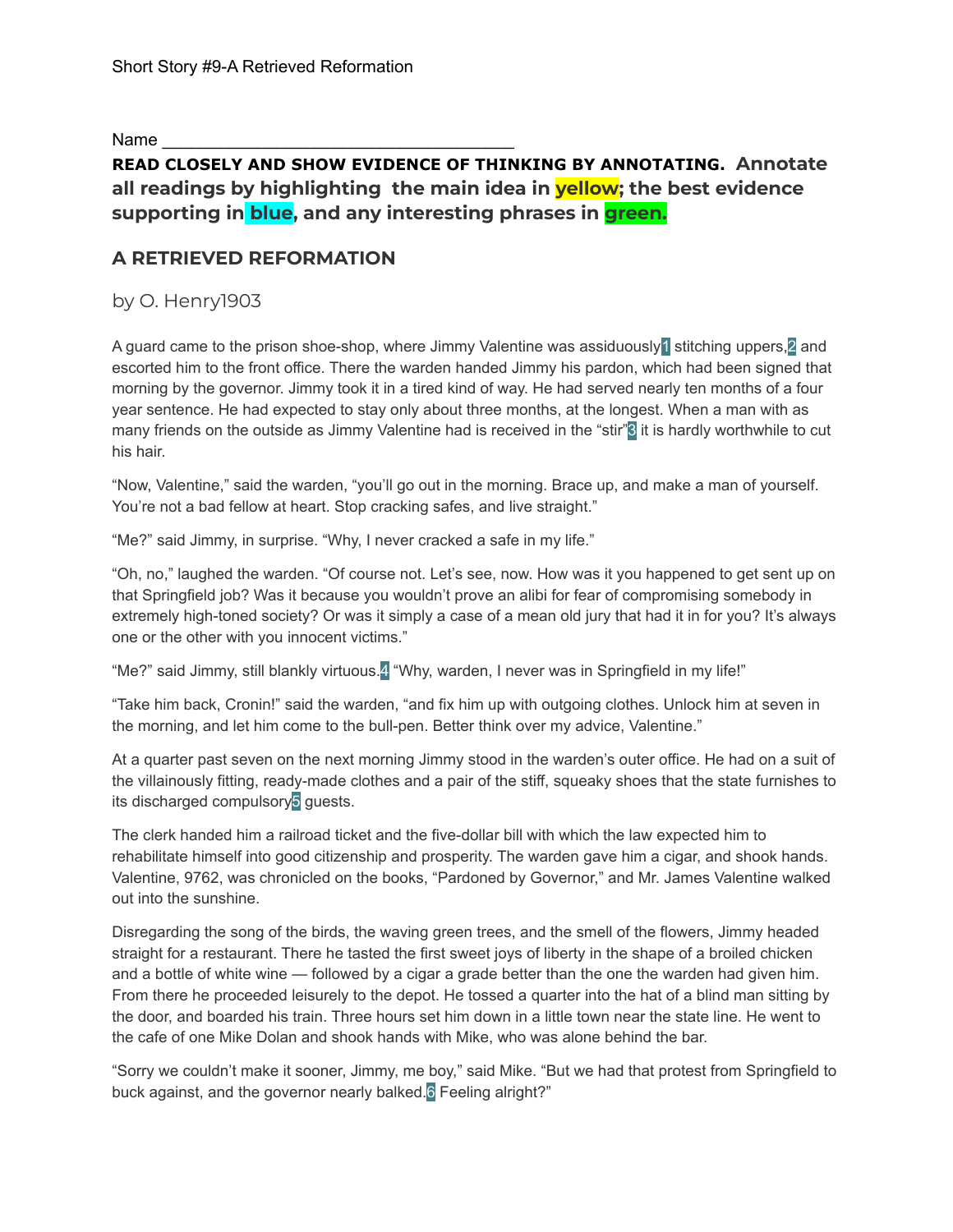### Short Story #9-A Retrieved Reformation

"Fine," said Jimmy. "Got my key?"

He got his key and went upstairs, unlocking the door of a room at the rear. Everything was just as he had left it. There on the floor was still Ben Price's collar-button that had been torn from that eminent<sup>7</sup> detective's shirt-band when they had overpowered Jimmy to arrest him.

Pulling out from the wall a folding-bed, Jimmy slid back a panel in the wall and dragged out a dust-covered suit-case. He opened this and gazed fondly at the finest set of burglar's tools in the East. It was a complete set, made of specially tempered steel, the latest designs in drills, punches, braces and bits, jimmies, clamps, and augers, with two or three novelties, invented by Jimmy himself, in which he took pride. Over nine hundred dollars they had cost him to have made at — , a place where they make such things for the profession.

In half an hour Jimmy went down stairs and through the cafe. He was now dressed in tasteful and well-fitting clothes, and carried his dusted and cleaned suit-case in his hand.

"Got anything on?" asked Mike Dolan, genially.8

"Me?" said Jimmy, in a puzzled tone. "I don't understand. I'm representing the New York Amalgamated Short Snap Biscuit Cracker and Frazzled Wheat Company."

This statement delighted Mike to such an extent that Jimmy had to take a seltzer-and-milk on the spot. He never touched "hard" drinks.

A week after the release of Valentine, 9762, there was a neat job of safe-burglary done in Richmond, Indiana, with no clue to the author. A scant eight hundred dollars was all that was secured. Two weeks after that a patented, improved, burglar-proof safe in Logansport was opened like a cheese to the tune of fifteen hundred dollars, currency; securities and silver untouched. That began to interest the rogue-catchers. Then an old-fashioned bank-safe in Jefferson City became active and threw out of its crater an eruption of bank-notes amounting to five thousand dollars. The losses were now high enough to bring the matter up into Ben Price's class of work. By comparing notes, a remarkable similarity in the methods of the burglaries was noticed. Ben Price investigated the scenes of the robberies, and was heard to remark:

"That's Dandy Jim Valentine's autograph. He's resumed business. Look at that combination knob jerked out as easy as pulling up a radish in wet weather. He's got the only clamps that can do it. And look how clean those tumblers were punched out! Jimmy never has to drill but one hole. Yes, I guess I want Mr. Valentine. He'll do his bit next time without any short-time or clemency<sup>o</sup> foolishness.

Ben Price knew Jimmy's habits. He had learned them while working on the Springfield case. Long jumps, quick get-aways, no confederates, and a taste for good society — these ways had helped Mr. Valentine to become noted as a successful dodger of retribution.10 It was given out that Ben Price had taken up the trail of the elusive cracksman, and other people with burglar-proof safes felt more at ease.

One afternoon Jimmy Valentine and his suit-case climbed out of the mail-hack in Elmore, a little town five miles off the railroad down in the black-jack country of Arkansas. Jimmy, looking like an athletic young senior just home from college, went down the board side-walk toward the hotel.

A young lady crossed the street, passed him at the corner and entered a door over which was the sign, "The Elmore Bank." Jimmy Valentine looked into her eyes, forgot what he was, and became another man.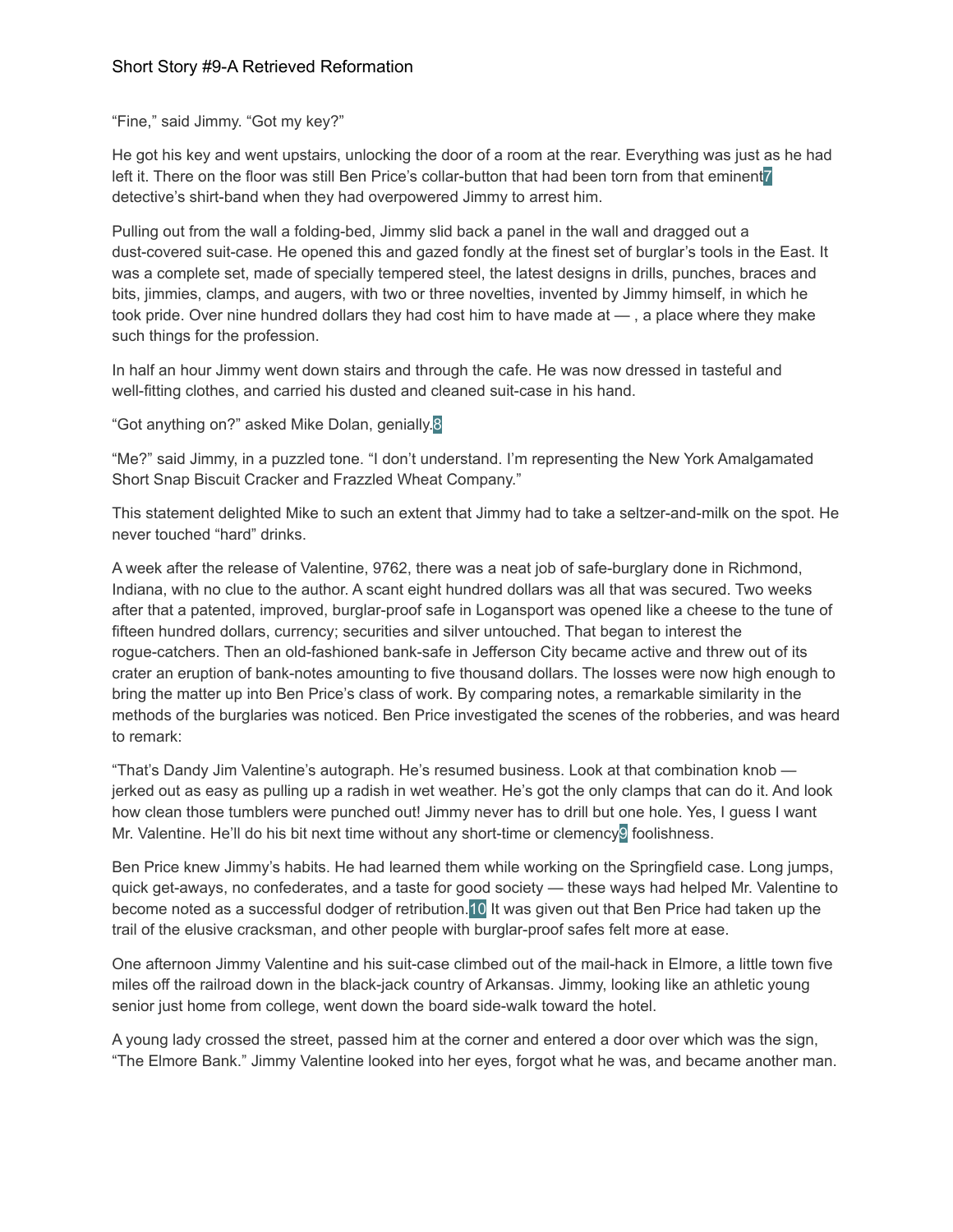#### Short Story #9-A Retrieved Reformation

She lowered her eyes and coloured slightly. Young men of Jimmy's style and looks were scarce in Elmore.

Jimmy collared a boy that was loafing on the steps of the bank as if he were one of the stockholders, and began to ask him questions about the town, feeding him dimes at intervals. By and by the young lady came out, looking royally unconscious of the young man with the suitcase, and went her way.

"Isn' that young lady Polly Simpson?" asked Jimmy, with specious11 guile.12

"Naw," said the boy. "She's Annabel Adams. Her pa owns this bank. Why'd you come to Elmore for? Is that a gold watch-chain? I'm going to get a bulldog. Got any more dimes?"

Jimmy went to the Planters' Hotel, registered as Ralph D. Spencer, and engaged a room. He leaned on the desk and declared his platform to the clerk. He said he had come to Elmore to look for a location to go into business. How was the shoe business, now, in the town? He had thought of the shoe business. Was there an opening?

The clerk was impressed by the clothes and manner of Jimmy. He, himself, was something of a pattern of fashion to the thinly gilded youth of Elmore, but he now perceived his shortcomings. While trying to figure out Jimmy's manner of tying his four-in-hand<sup>13</sup> he cordially gave information.

Yes, there ought to be a good opening in the shoe line. There wasn't an exclusive shoe-store in the place. The dry-goods and general stores handled them. Business in all lines was fairly good. Hoped Mr. Spencer would decide to locate in Elmore. He would find it a pleasant town to live in, and the people very sociable.

Mr. Spencer thought he would stop over in the town a few days and look over the situation. No, the clerk needn't call the boy. He would carry up his suit-case, himself; it was rather heavy.

Mr. Ralph Spencer, the phoenix that arose from Jimmy Valentine's ashes — ashes left by the flame of a sudden and alterative attack of love — remained in Elmore, and prospered. He opened a shoe-store and secured a good run of trade.

Socially he was also a success, and made many friends. And he accomplished the wish of his heart. He met Miss Annabel Adams, and became more and more captivated by her charms.

At the end of a year the situation of Mr. Ralph Spencer was this: he had won the respect of the community, his shoe-store was flourishing, and he and Annabel were engaged to be married in two weeks. Mr. Adams, the typical, plodding, country banker, approved of Spencer. Annabel's pride in him almost equalled her affection. He was as much at home in the family of Mr. Adams and that of Annabel's married sister as if he were already a member.

One day Jimmy sat down in his room and wrote this letter, which he mailed to the safe address of one of his old friends in St. Louis:

#### Dear Old Pal:

I want you to be at Sullivan's place, in Little Rock, next Wednesday night, at nine o'clock. I want you to wind up some little matters for me. And, also, I want to make you a present of my kit of tools. I know you'll be glad to get them — you couldn't duplicate the lot for a thousand dollars. Say, Billy, I've quit the old business — a year ago. I've got a nice store. I'm making an honest living, and I'm going to marry the finest girl on earth two weeks from now. It's the only life, Billy — the straight one. I wouldn't touch a dollar of another man's money now for a million. After I get married I'm going to sell out and go West, where there won't be so much danger of having old scores brought up against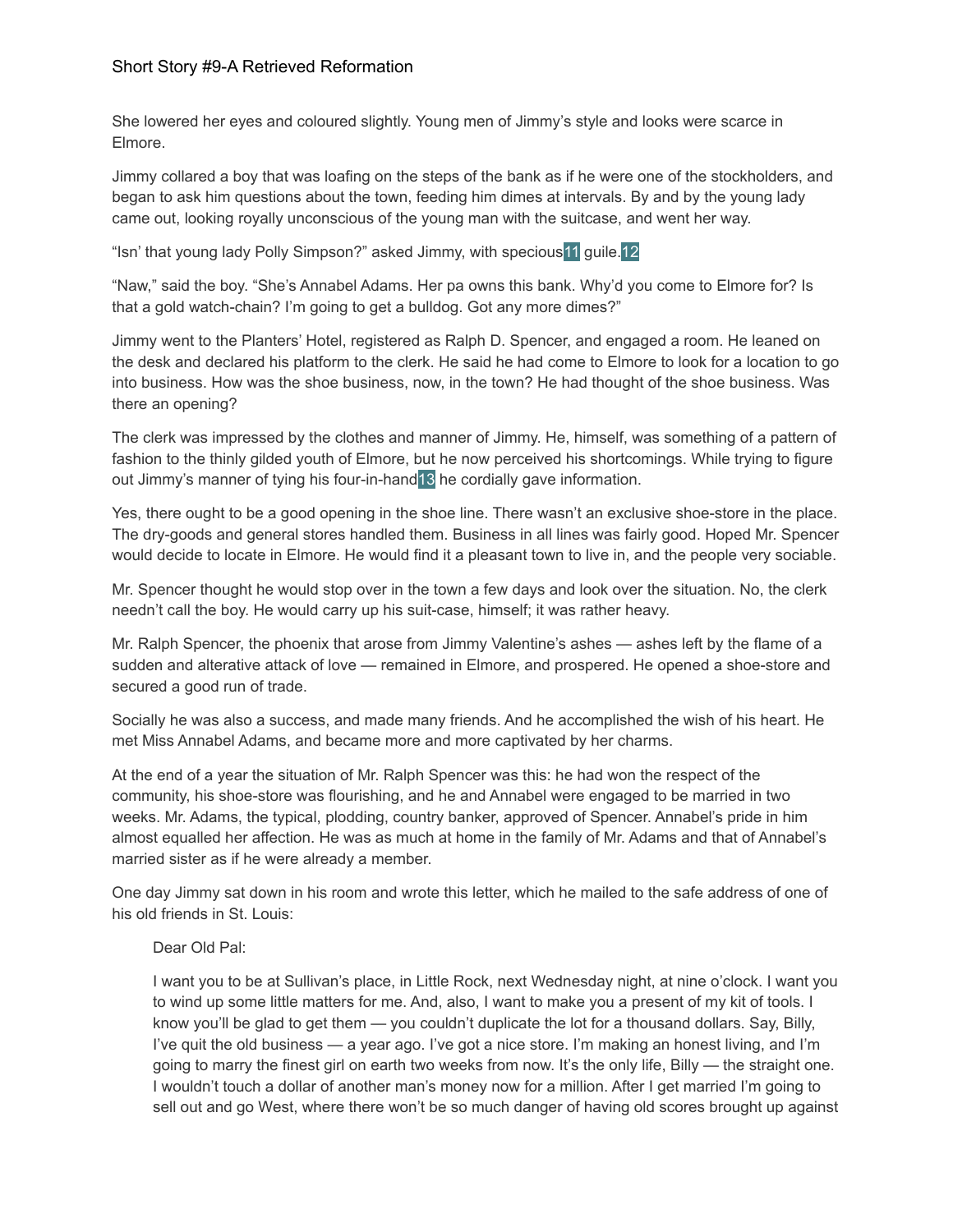me. I tell you, Billy, she's an angel. She believes in me; and I wouldn't do another crooked thing for the whole world. Be sure to be at Sully's, for I must see you. I'll bring along the tools with me.

Your old friend,

Jimmy.

On the Monday night after Jimmy wrote this letter, Ben Price jogged unobtrusively14 into Elmore in a livery buggy. He lounged about town in his quiet way until he found out what he wanted to know. From the drug-store across the street from Spencer's shoe-store he got a good look at Ralph D. Spencer.

"Going to marry the banker's daughter are you, Jimmy?" said Ben to himself, softly. "Well, I don't know!"

The next morning Jimmy took breakfast at the Adamses. He was going to Little Rock that day to order his wedding-suit and buy something nice for Annabel. That would be the first time he had left town since he came to Elmore. It had been more than a year now since those last professional "jobs," and he thought he could safely venture out.

After breakfast quite a family party went downtown together — Mr. Adams, Annabel, Jimmy, and Annabel's married sister with her two little girls, aged five and nine. They came by the hotel where Jimmy still boarded, and he ran up to his room and brought along his suit-case. Then they went on to the bank. There stood Jimmy's horse and buggy and Dolph Gibson, who was going to drive him over to the railroad station.

All went inside the high, carved oak railings into the banking-room — Jimmy included, for Mr. Adams's future son-in-law was welcome anywhere. The clerks were pleased to be greeted by the good-looking, agreeable young man who was going to marry Miss Annabel. Jimmy set his suit-case down. Annabel, whose heart was bubbling with happiness and lively youth, put on Jimmy's hat, and picked up the suit-case. "Wouldn't I make a nice drummer?" said Annabel. "My! Ralph, how heavy it is? Feels like it was full of gold bricks."

"Lot of nickel-plated shoe-horns in there," said Jimmy, coolly, "that I'm going to return. Thought I'd save express charges by taking them up. I'm getting awfully economical."

The Elmore Bank had just put in a new safe and vault. Mr. Adams was very proud of it, and insisted on an inspection by every one. The vault was a small one, but it had a new, patented door. It fastened with three solid steel bolts thrown simultaneously with a single handle, and had a time-lock. Mr. Adams beamingly explained its workings to Mr. Spencer, who showed a courteous but not too intelligent interest. The two children, May and Agatha, were delighted by the shining metal and funny clock and knobs.

While they were thus engaged Ben Price sauntered in and leaned on his elbow, looking casually inside between the railings. He told the teller that he didn't want anything; he was just waiting for a man he knew.

Suddenly there was a scream or two from the women, and a commotion. Unperceived by the elders, May, the nine-year-old girl, in a spirit of play, had shut Agatha in the vault. She had then shot the bolts and turned the knob of the combination as she had seen Mr. Adams do.

The old banker sprang to the handle and tugged at it for a moment. "The door can't be opened," he groaned. "The clock hasn't been wound nor the combination set."

Agatha's mother screamed again, hysterically.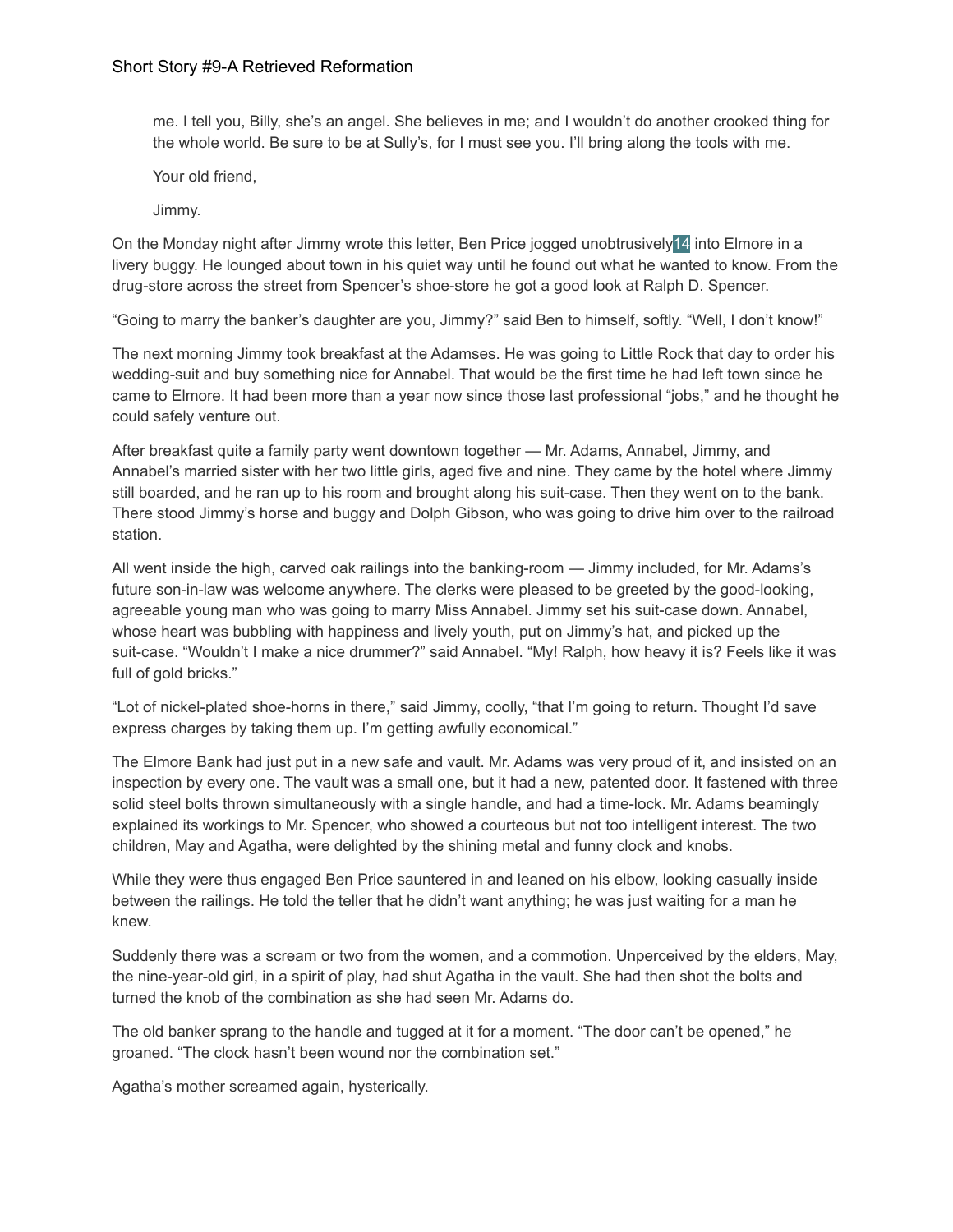#### Short Story #9-A Retrieved Reformation

"Hush!" said Mr. Adams, raising his trembling hand. "All be quite for a moment. Agatha!" he called as loudly as he could. "Listen to me." During the following silence they could just hear the faint sound of the child wildly shrieking in the dark vault in a panic of terror.

"My precious darling!" wailed the mother. "She will die of fright! Open the door! Oh, break it open! Can't you men do something?"

"There isn't a man nearer than Little Rock who can open that door," said Mr. Adams, in a shaky voice. "My God! Spencer, what shall we do? That child — she can't stand it long in there. There isn't enough air, and, besides, she'll go into convulsions from fright."

Agatha's mother, frantic now, beat the door of the vault with her hands. Somebody wildly suggested dynamite. Annabel turned to Jimmy, her large eyes full of anguish, but not yet despairing. To a woman nothing seems quite impossible to the powers of the man she worships.

"Can't you do something, Ralph — try, won't you?"

He looked at her with a queer, soft smile on his lips and in his keen eyes.

"Annabel," he said, "give me that rose you are wearing, will you?"

Hardly believing that she heard him aright, she unpinned the bud from the bosom of her dress, and placed it in his hand. Jimmy stuffed it into his vest-pocket, threw off his coat and pulled up his shirtsleeves. With that act Ralph D. Spencer passed away and Jimmy Valentine took his place.

"Get away from the door, all of you," he commanded, shortly.

He set his suit-case on the table, and opened it out flat. From that time on he seemed to be unconscious of the presence of anyone else. He laid out the shining, queer implements swiftly and orderly, whistling softly to himself as he always did when at work. In a deep silence and immovable, the others watched him as if under a spell.

In a minute Jimmy's pet drill was biting smoothly into the steel door. In ten minutes — breaking his own burglarious record — he threw back the bolts and opened the door.

Agatha, almost collapsed, but safe, was gathered into her mother's arms.

Jimmy Valentine put on his coat, and walked outside the railings towards the front door. As he went he thought he heard a far-away voice that he once knew call "Ralph!" But he never hesitated.

At the door a big man stood somewhat in his way.

"Hello, Ben!" said Jimmy, still with his strange smile. "Got around at last, have you? Well, let's go. I don't know that it makes much difference, now."

And then Ben Price acted rather strangely.

"Guess you're mistaken, Mr. Spencer," he said. "Don't believe I recognize you. Your buggy's waiting for you, ain't it?"

#### **Notes**

- All Definitions Footnotes
	- 1. Assiduous *(adjective) :* showing great care, attention, and effort